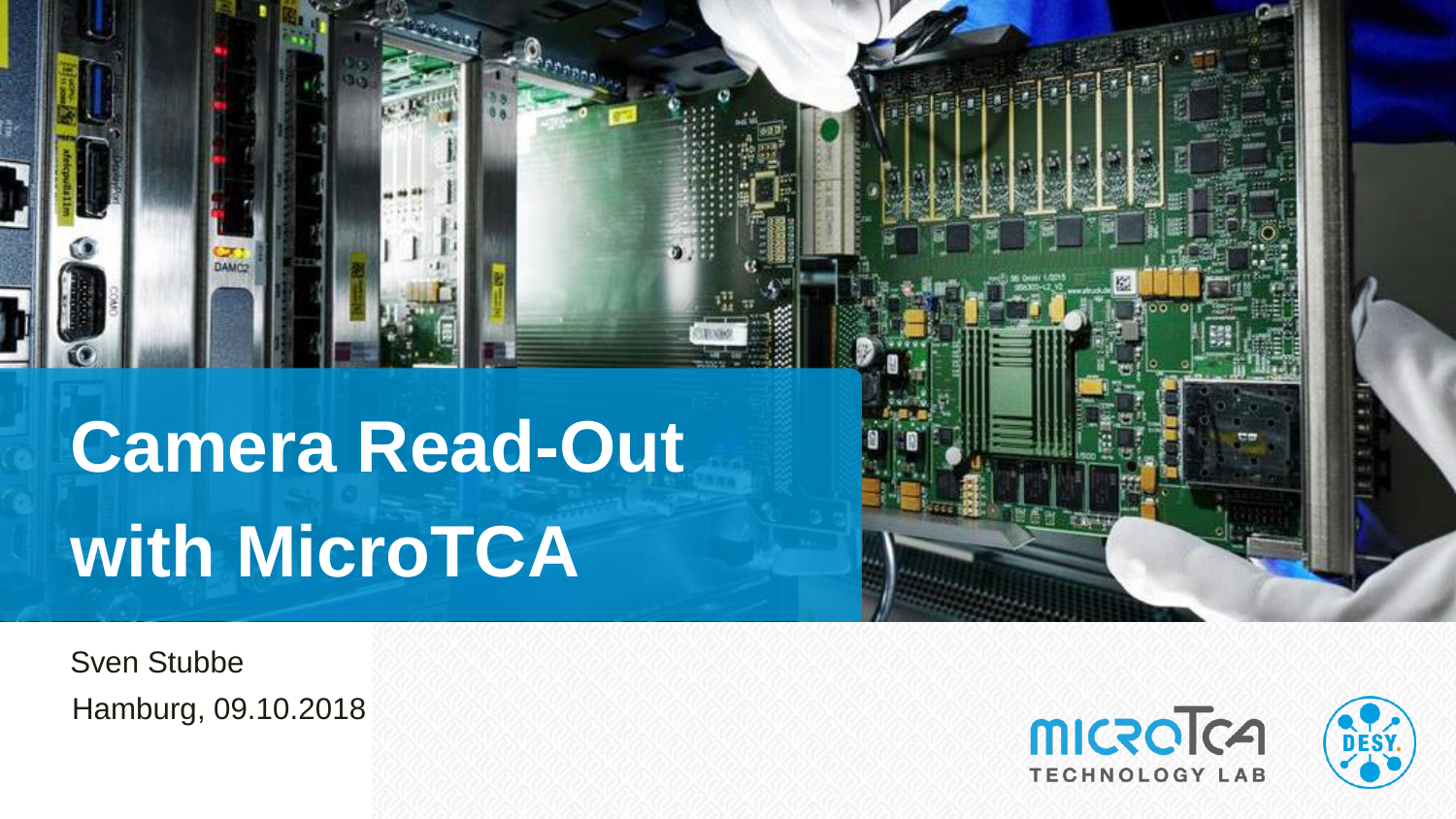p. 2

# AGENDA

- 1. Motivation GigE Vision for Beamline Scientists
- 2. Overview about the standard
- 3. GigE Vision IP Core
- 4. Usage with MicroTCA Hardware
- 5. Live Demo

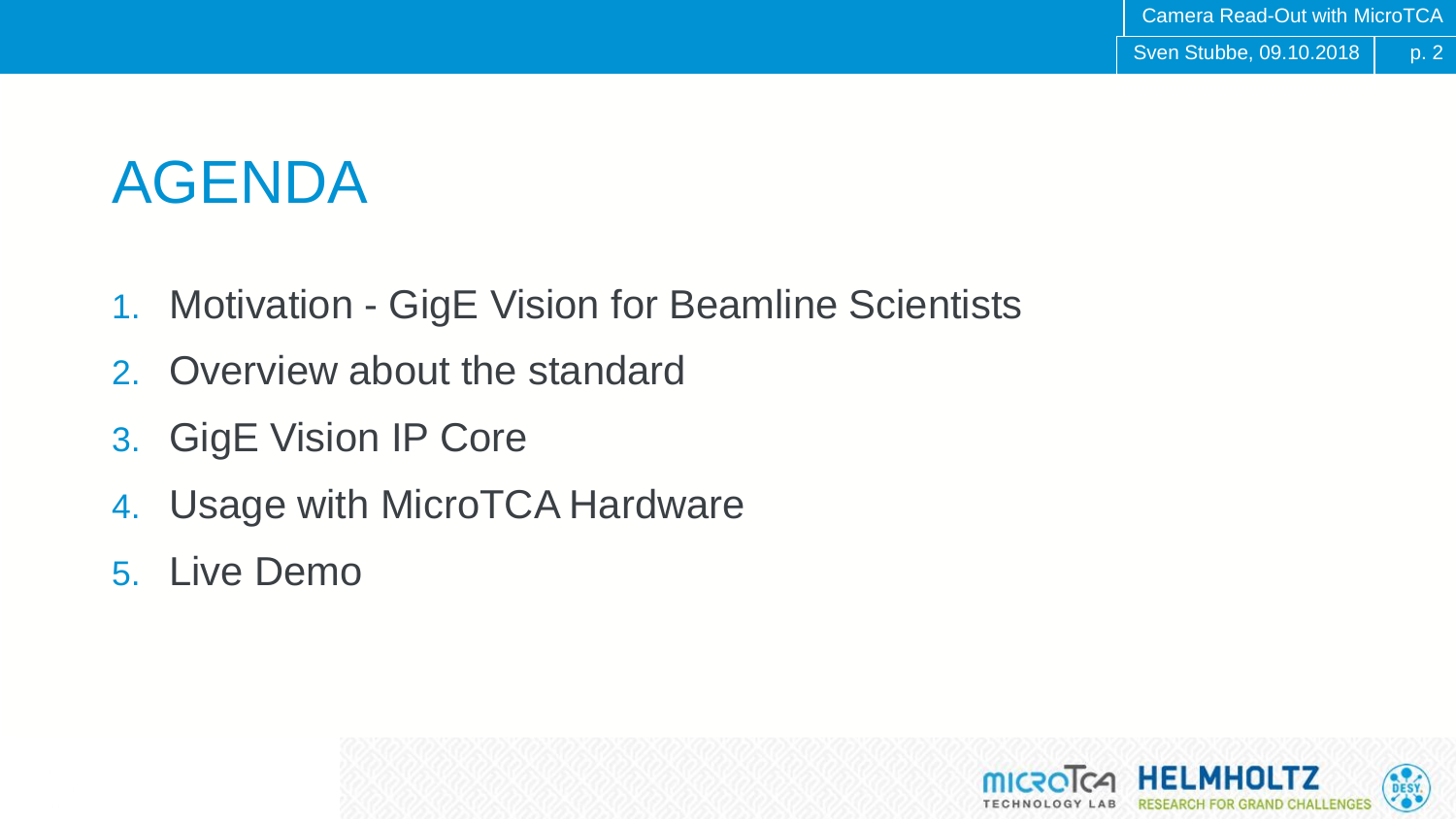- 
- Possibility to outload image processing to FPGA
- Algorithms can run in parallel
- Flexibility of software, power of hardware





# Beam Diagnostics

- Calculation of centroid standard deviation
- Gaussian fitting
- Target protecting system (shutdown if beam runs out of focus)



p. 3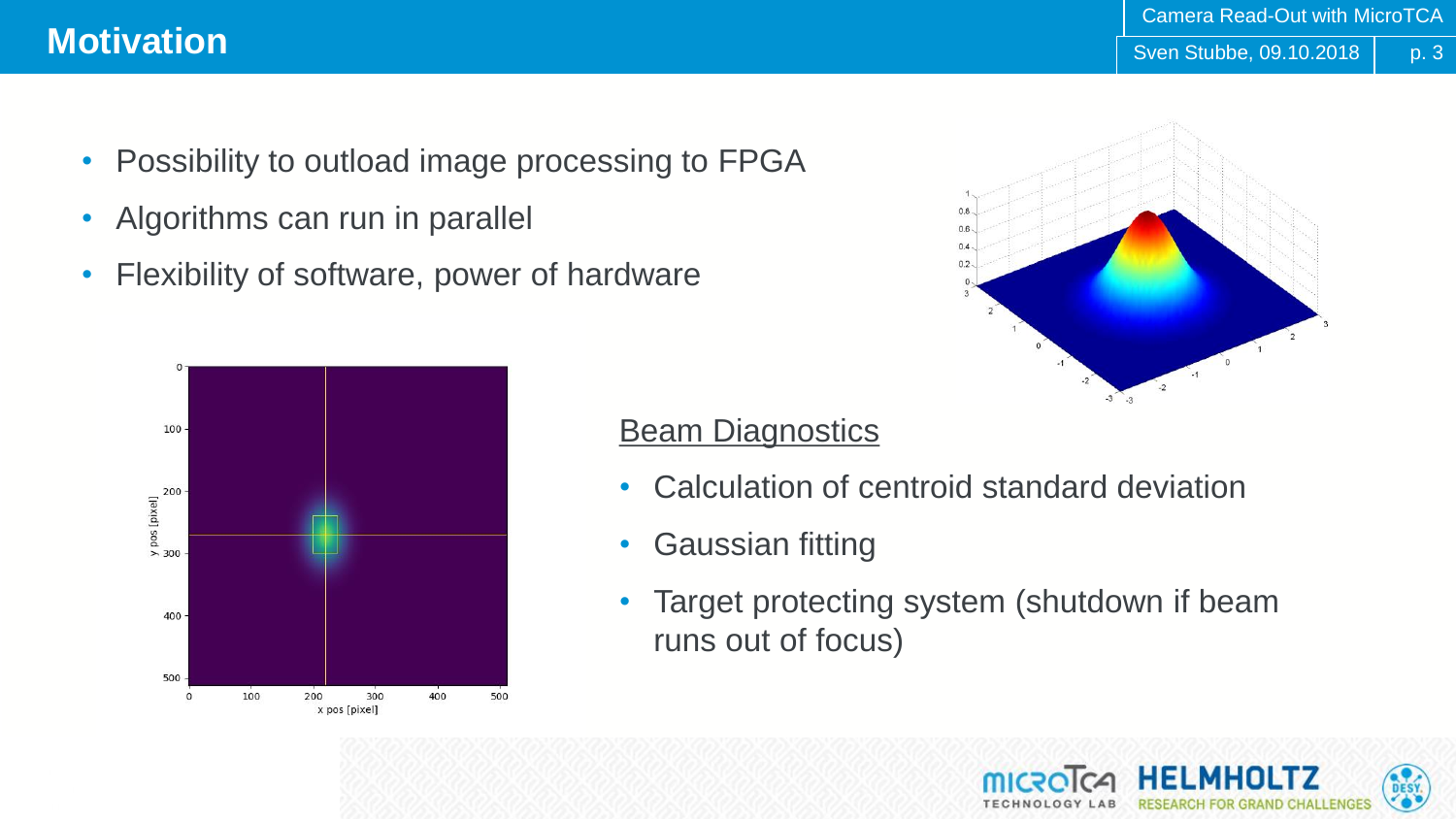- UDP/IP based protocol
- Gigabit Ethernet
- Several additional features



Allied Vision Mako G-030 JAI – GO 2400 PGM





*from GigE Vision Standard version 2.0*

# Advantages:

- simple cabling (up to 100 m, PoE)
- faster transfer rate than IEEE 1394
- lower cost compared to parallel and Camera Link standards
- device precision time protocol

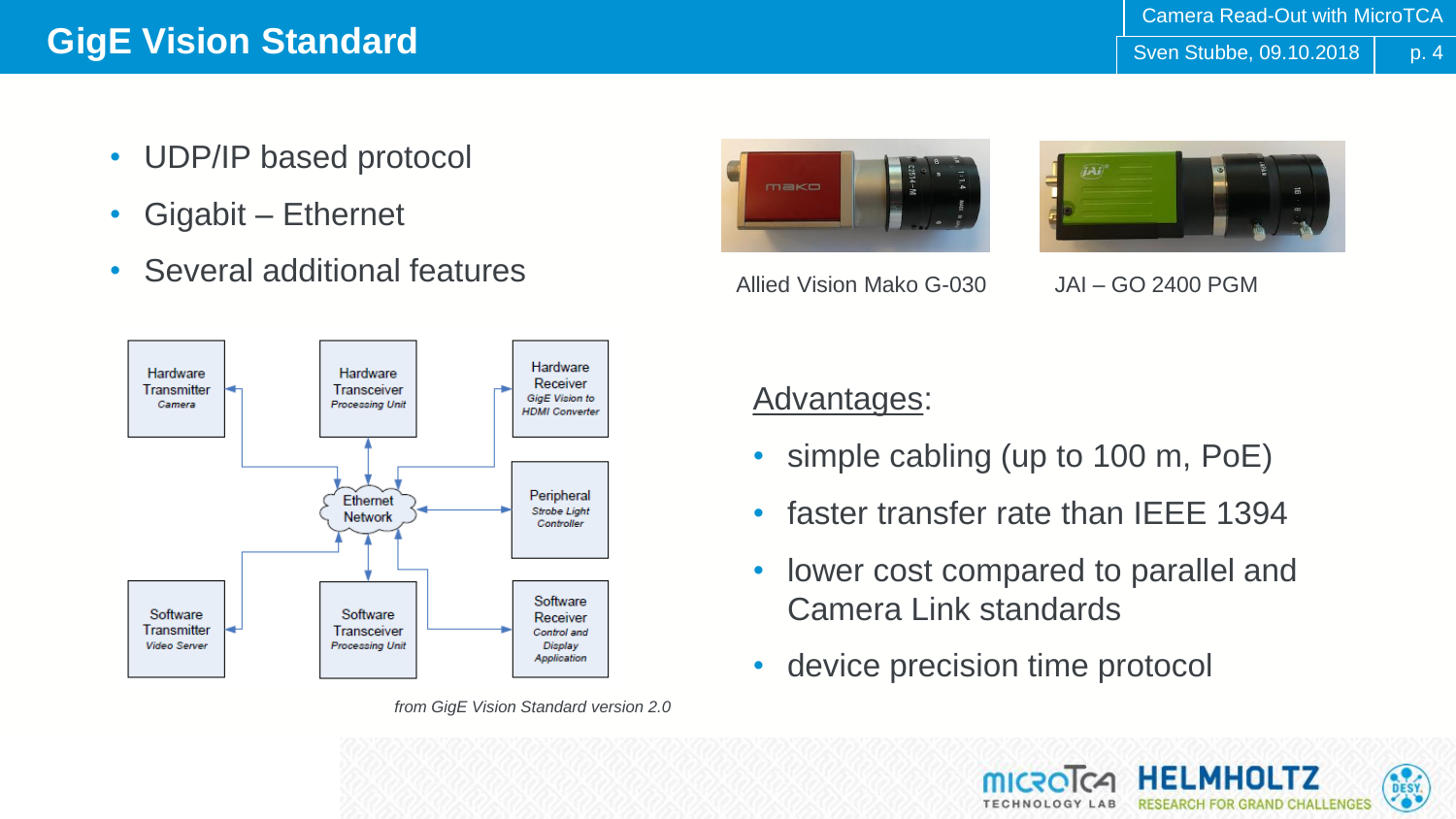p. 5

# **FPGA based System Concept** Strategies of the Structure of the Structure of the Structure of the Structure of the Structure of the Structure of the Structure of the Structure of the Structure of the Structure of the Struct



• XML description file

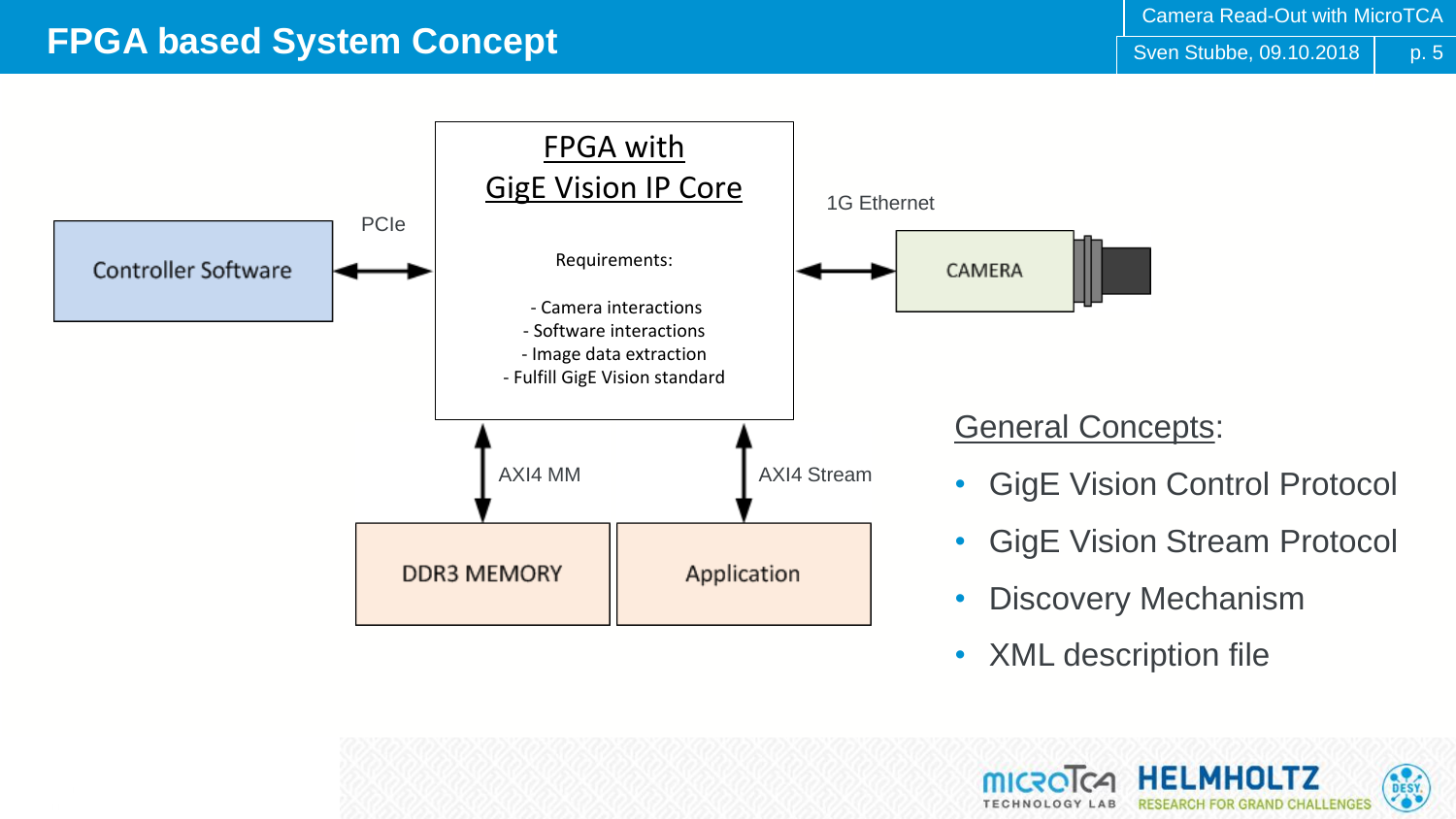General Features:

- Software interface
- Send GVCP packets
- Receive GVCP/GVSP packets
- Pixel formatting
- Send image data stream



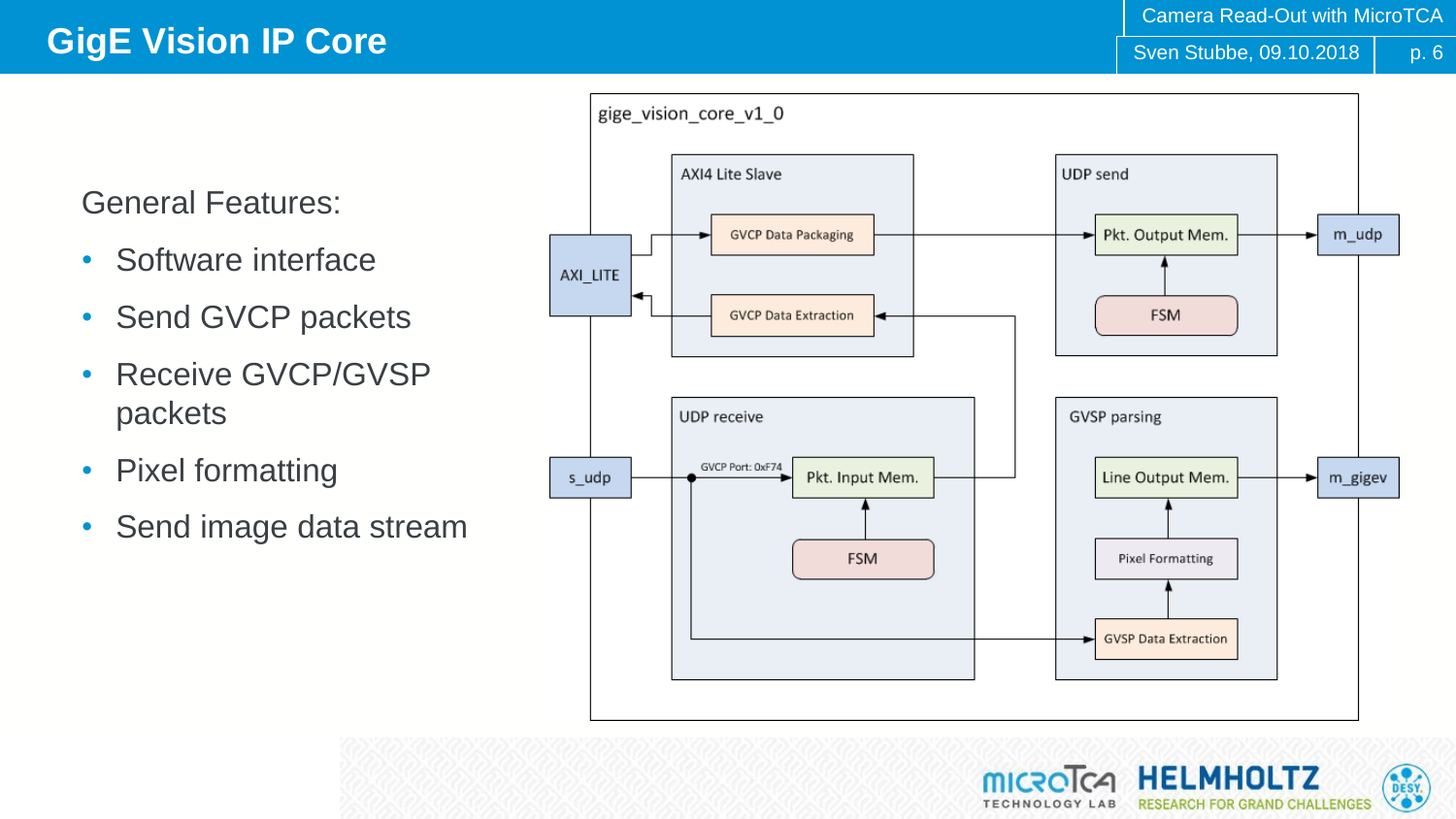**RESEARCH FOR GRAND CHALLENGES** 

**TECHNOLOGY** 

• *Xilinx Kintex part: xc7k420tffg901-2*



p. 7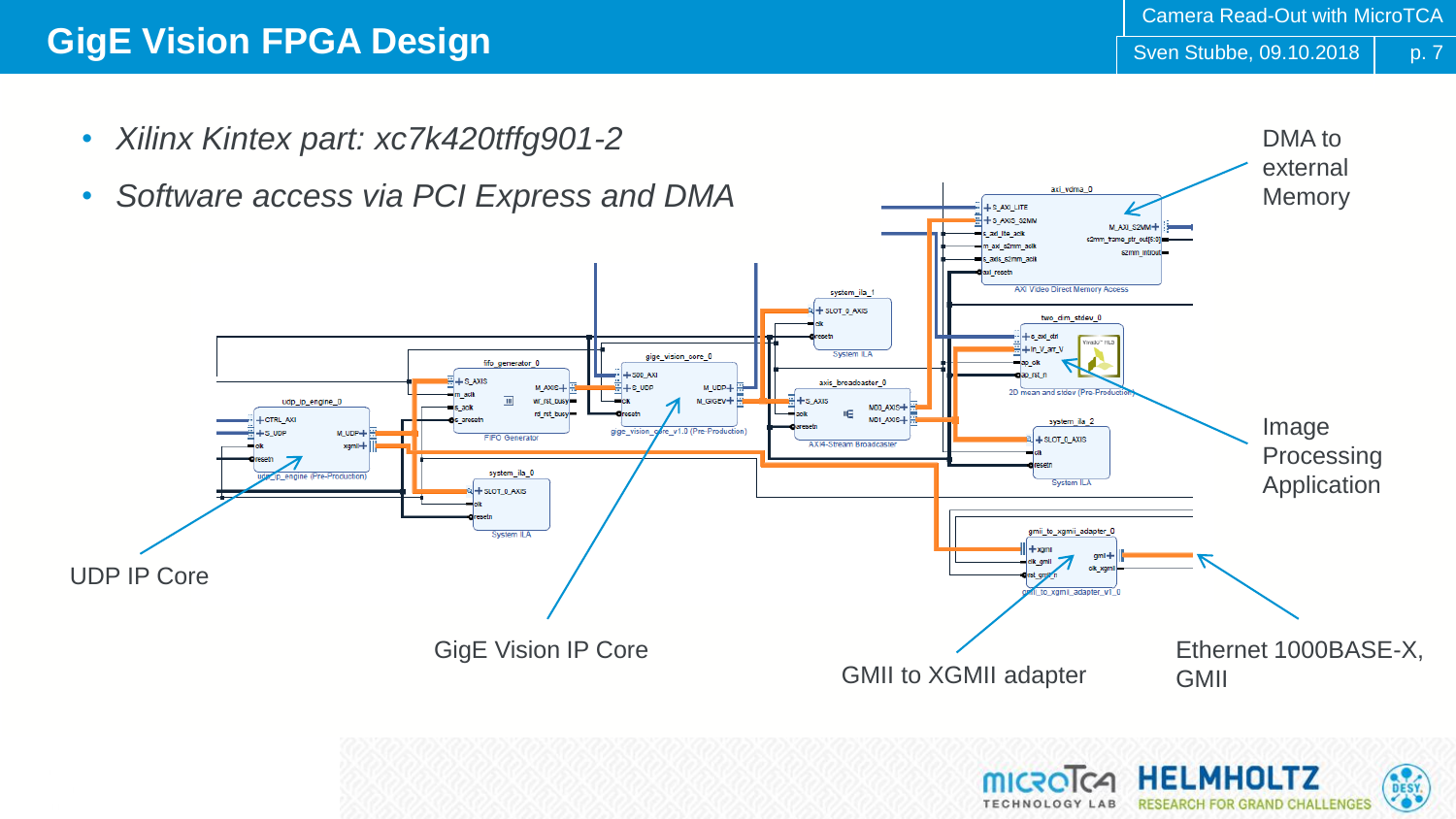# **MicroTCA Hardware Setup** State Setup Setup State of the State of Sven Stubbe, 09.10.2018

p. 8

DESY.



#### DAMC-TCK7

• Kintex7 FPGA with GigE Vision firmware

#### External Monitor

- Image Output (Live, FullHD)
- Format is adjustable in software



**JEI MHOI TZ** 

**RCH FOR GRAND CHALLENGES**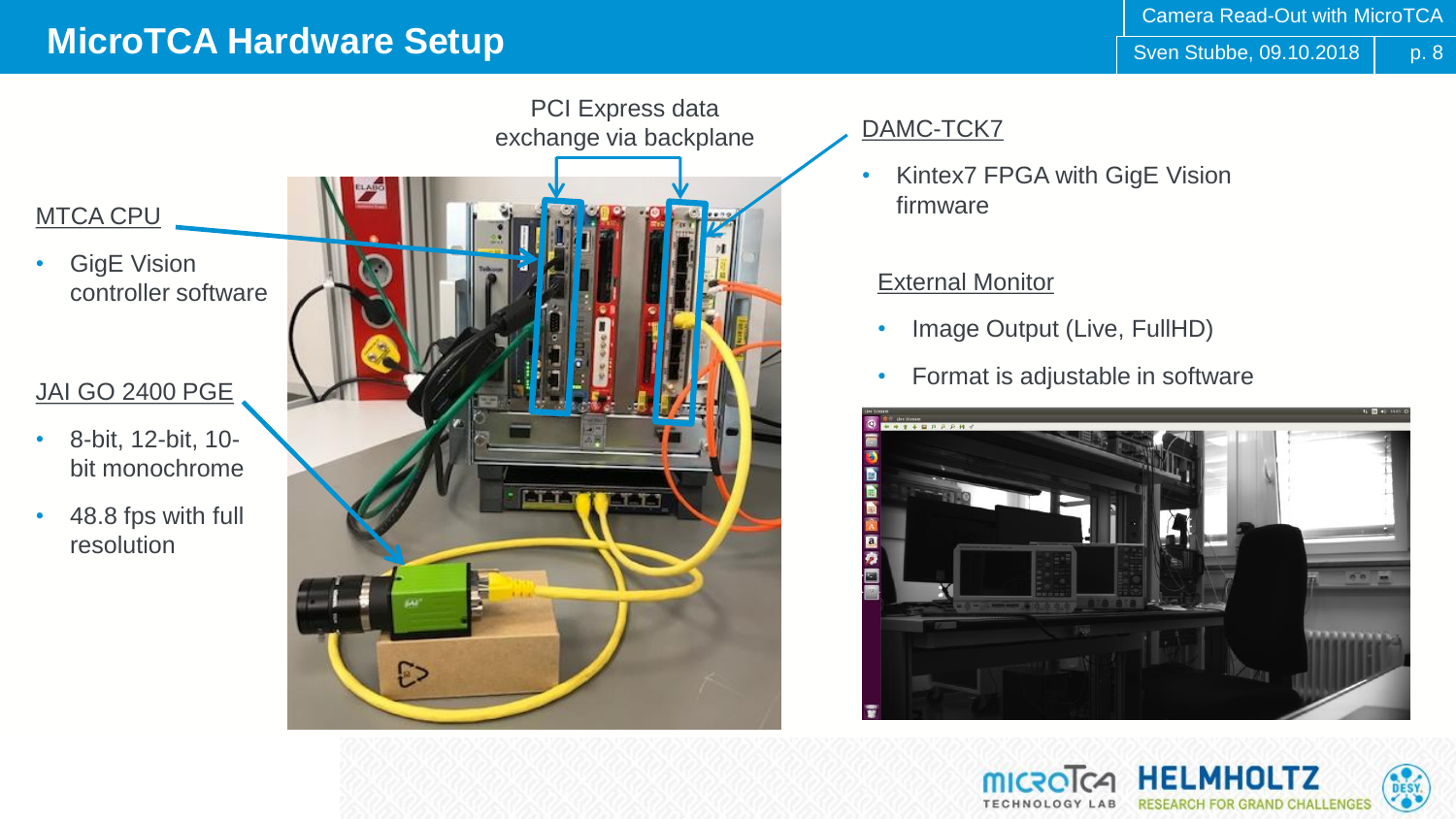#### Camera Read-Out with MicroTCA

### **Performance** Strategy and the strategy of the strategy and the strategy of the strategy of the strategy of the strategy of the strategy of the strategy of the strategy of the strategy of the strategy of the strategy of th

p. 9

- 8 bit per pixel (Mono8)
- Python Controller Software
- Plotting with OpenCV
- Counter in FPGA
- Timer in Software



| <b>Resolution</b> | <b>Frame Size</b> | <b>Max. Framerate</b><br>1GB Eth. | <b>Framerate</b><br><b>FPGA</b> | <b>Framerate</b><br><b>Software</b> |
|-------------------|-------------------|-----------------------------------|---------------------------------|-------------------------------------|
| 640 x 480 px      | 2.46 Mbit         | 406 fps                           | 53 fps                          | 24 fps                              |
| 1920 x 1080 px    | <b>16.59 Mbit</b> | 60 fps                            | 50 fps                          | 20 fps                              |
| 1936 x 1216 px    | <b>18.83 Mbit</b> | 53 fps                            | 48 fps                          | 18 fps                              |

#### *Bottleneck:*

*Data Read Out from DDR3*